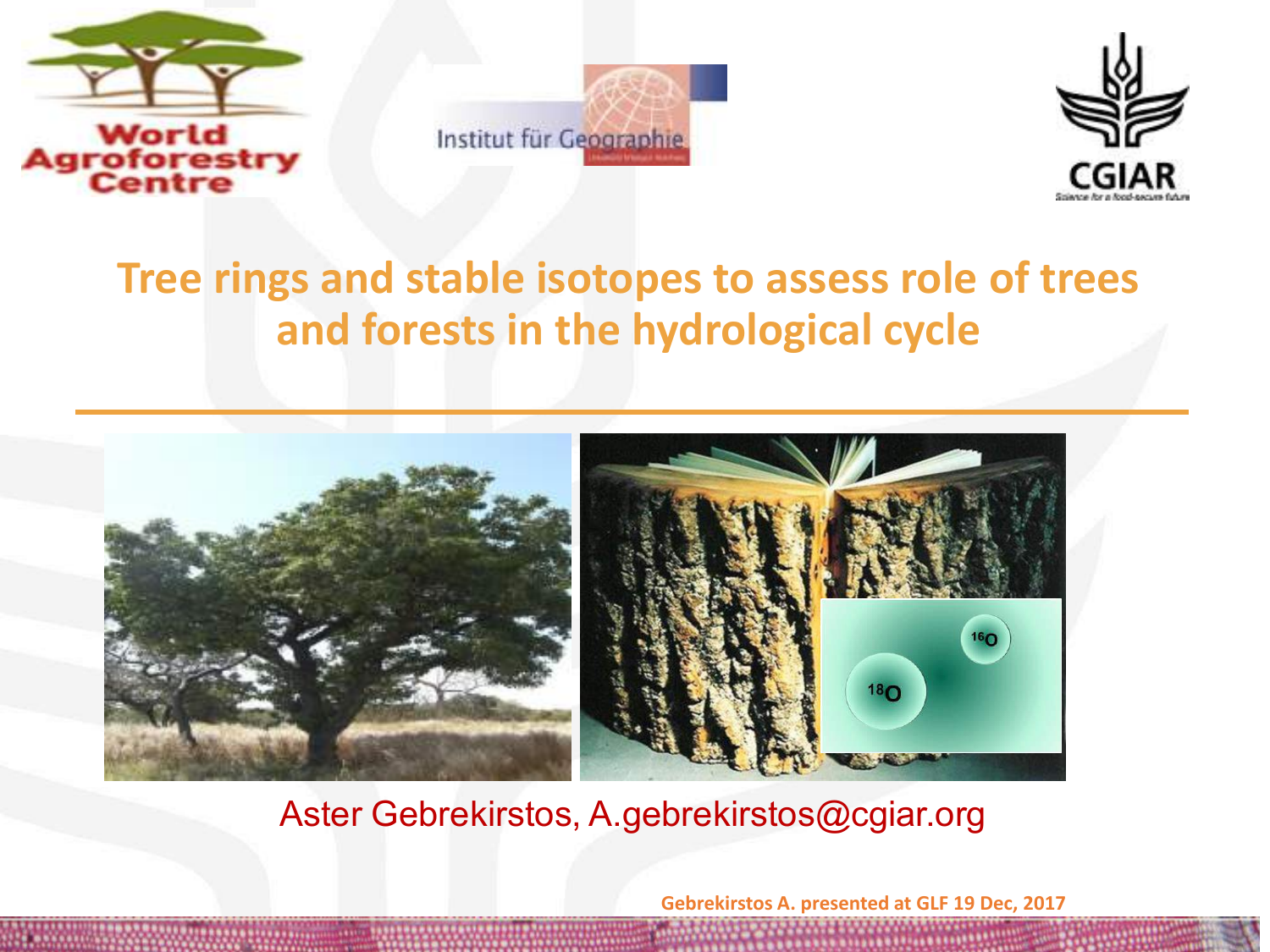### Stable isotopes (oxygen, hydrogen, carbon





Water vapor gradually more depleted during transport overland-rainout of heavy isotopes (larger during years of high amounts of precipitation amount) along the air parcel trajectory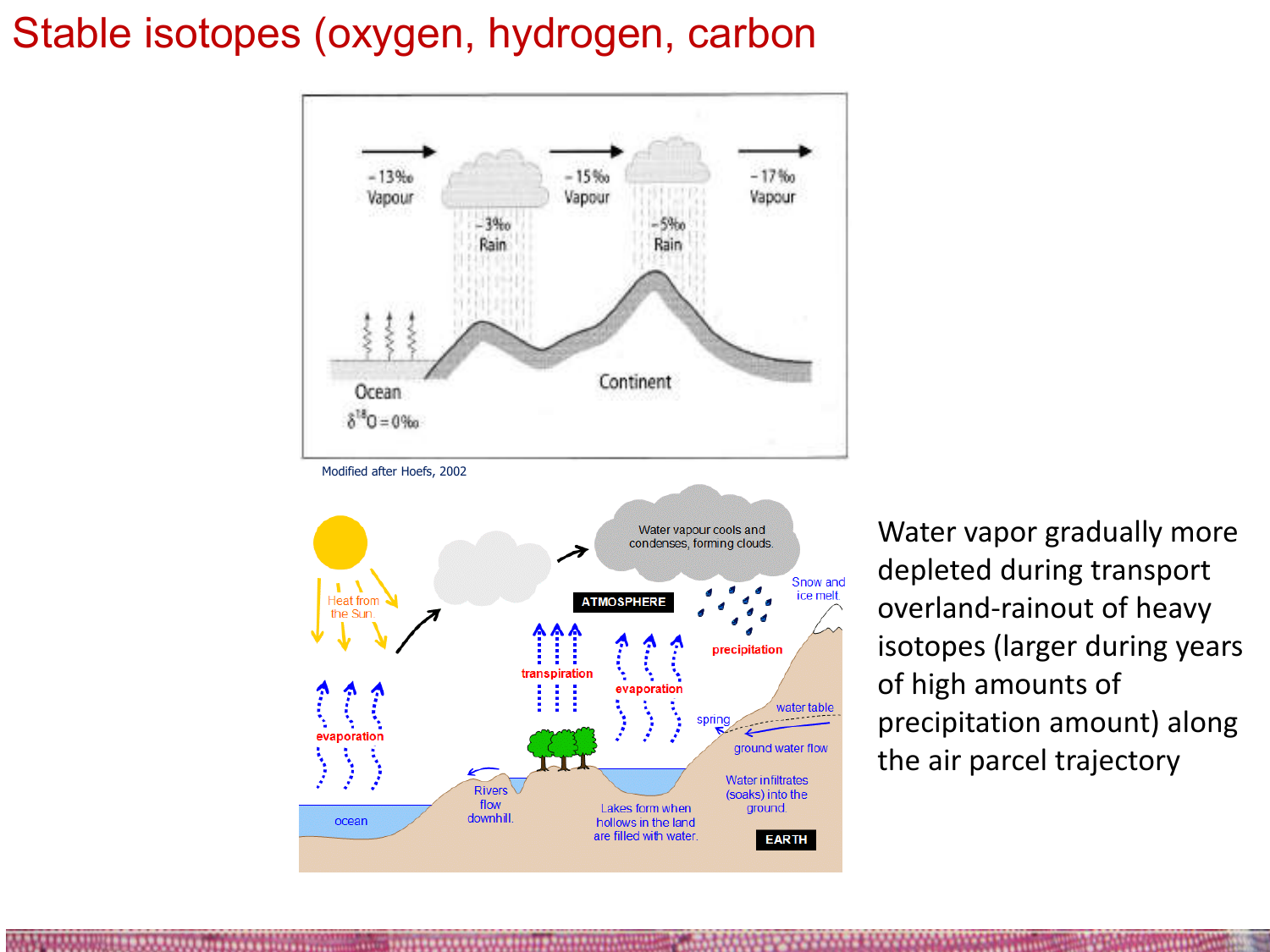#### **Seasonal transfer of Oxygen isotopes from precipitation and soil to the tree rings**



Seasonal δ<sup>18</sup>O in tree rings mirrored trends in the source water, including recent precipitation and soil water pools

> *Treydte et al. New phytologist 2014*

Fig. 3 Seasonal  $\delta^{18}O$  variations of Larix decidua per site and parameter. (a) Weekly resolved records of  $\delta^{18}O$  in xylem water ('xylem'),  $\delta^{18}O$  in needle water ('NW'), the oxygen sotope enrichment of needle water above source water (' $\Delta^{18}O_{\text{MW}}$ '),  $\delta^{18}O$  in phicem organic matter ( $\delta^{18}O_{\text{ortho}}$ ) and  $\delta^{18}O$  in tree rings ('tree ring'). Dotted lines represent the transition between earlywood and latewood. bb, bud break; nm, needle maturing; ny, needle yellowing; nf, needle fall; WOY, week of the year. (b)  $\delta^{18}O$  boxplots for all tree tissues, precipitation ('ppt') and soil water at 10 cm ('sw10') and 60 cm ('sw60') soil depth. The top, mid-line, and bottom of each box represent the 75th, 50th (median), and 25th percentiles, respectively. The vertical lines represent the 90th and 10th percentiles. Note that correlation analyses with xylem water were performed starting with minimum values at the beginning of the growing season (see text). (c) Mean values of source water and all tree tissues at the tree line.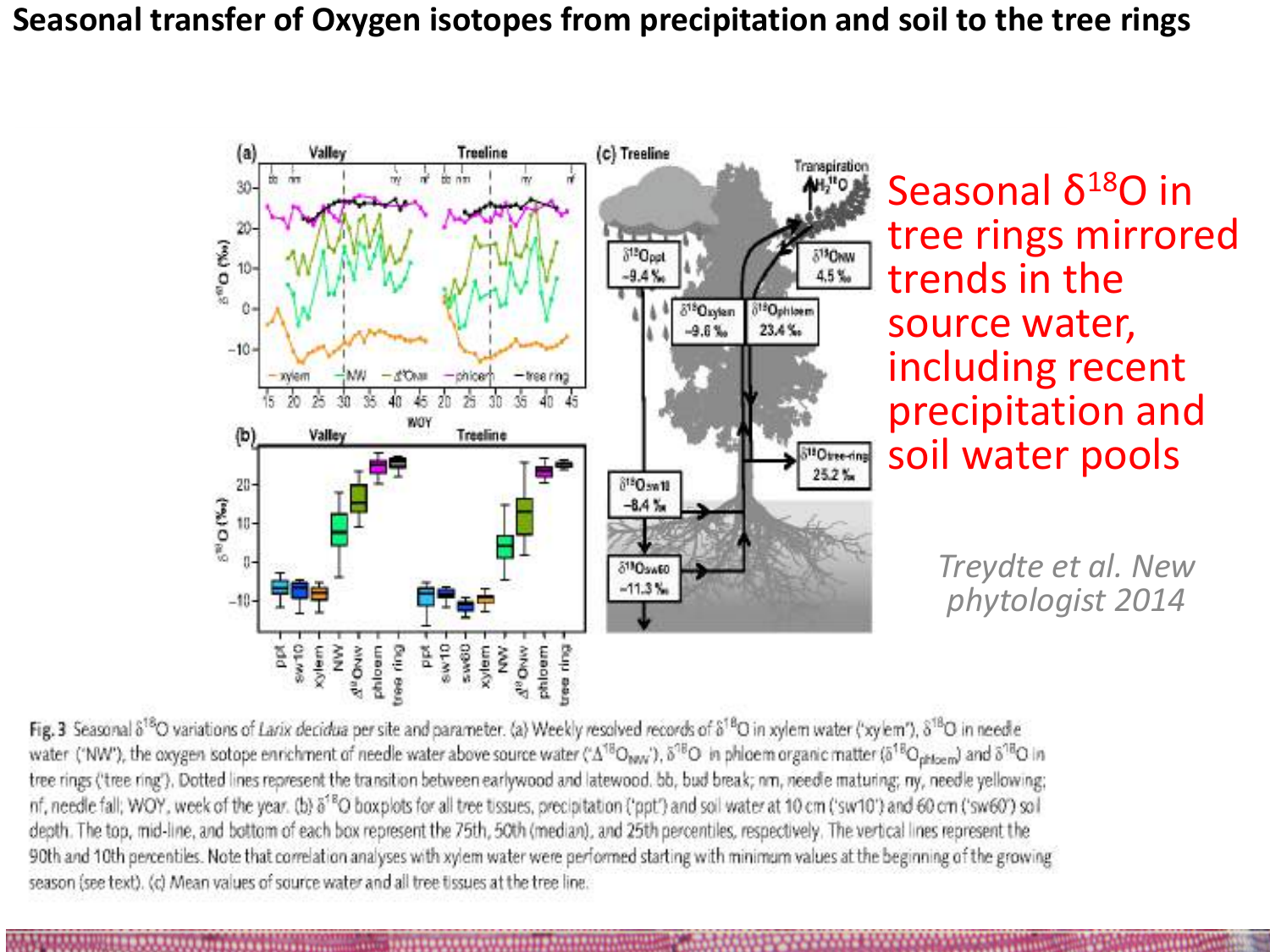# **Evidence That The Southern Amazon Rainforest Triggers Its Own Rainy Season**

Amazon Climate Science Earth Science Rain Weather **TOPICS:** JULY 18, 2017



*New research gives the first observational evidence that the southern Amazon rainforest triggers its own rainy season using water vapor from plant leaves. The new study helps explain why deforestation in this region is linked with reduced rainfall.*

The study **analyzed water vapor data from NASA's Tropospheric Emission Spectrometer (TES) on the Aura satellite, along with other satellite measurements, to show that at the end of the dry season, clouds that build over the southern Amazon are formed from water rising from the forest itself.** The research will be published in the journal Proceedings of the National Academy of Sciences (PNAS). **(In press) Jonathon S. Wright el al., "A Rainforest-initiated wet season onset over the southern Amazon," PNAS (2017). www.pnas.org/cgi/doi/10.1073/pnas.1621516114**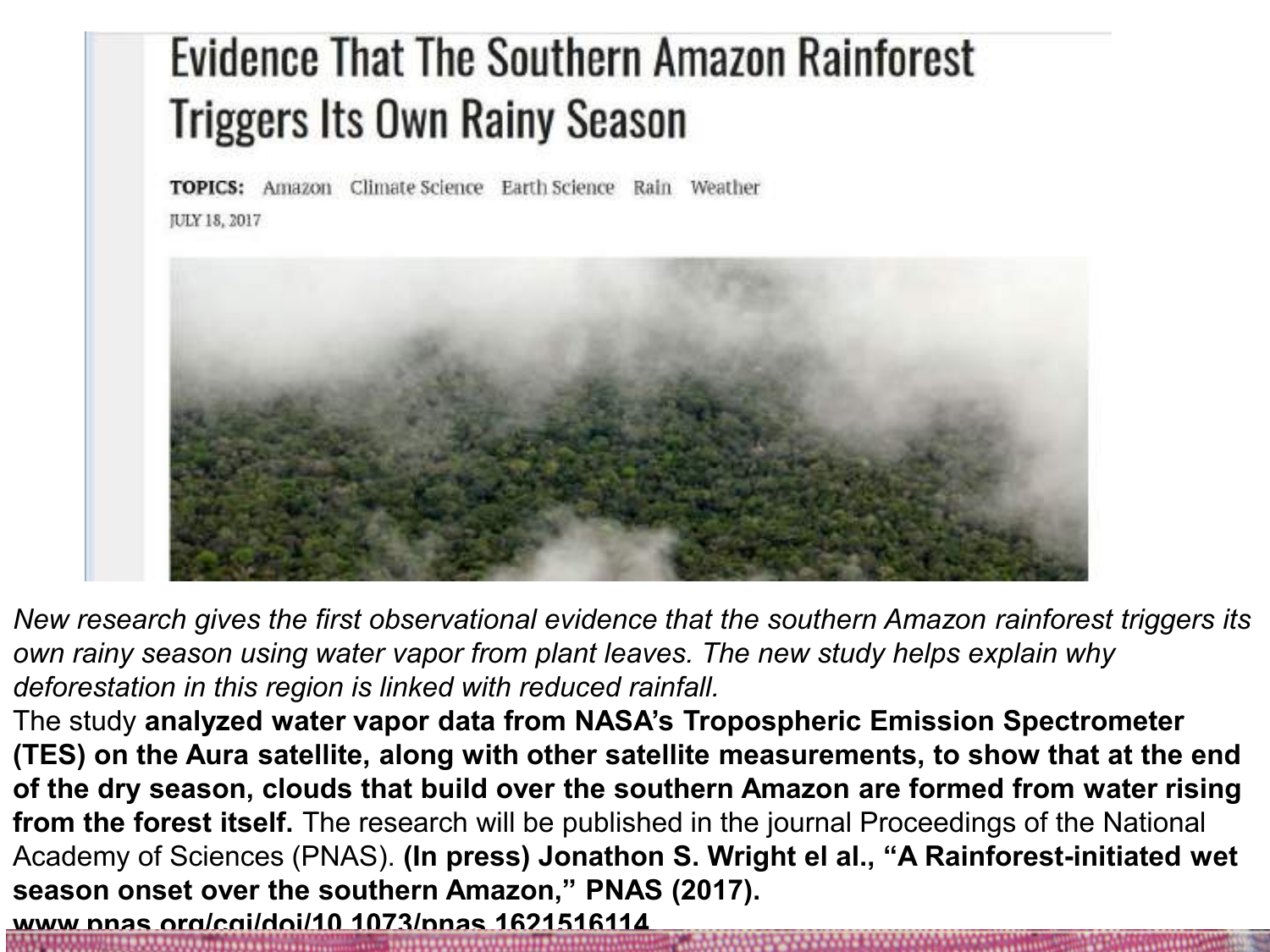#### **Precipitation signal- Local and regional recycling of summer monsoon precipitation**



**and triangle) of** *P. kesiya* (PIKE) and P. armandii (PIAR)

-The δ <sup>18</sup>O in the EW and LW of *P. armandii* represent **pre-monsoon precipitation**  and **late monsoon precipitation signals** 

**-Local and regional recycling of summer monsoon precipitation** (evaporation and reprecipitation) might influences the isotopic composition of precipitation at the end of summer monsoon

Fu P-L, Grießinger J, Gebrekirstos A, Fan Z-X and Bräuning A (2017) *Front. Plant Sci.* 7:2050. doi: 10.3389/fpls.2016.02050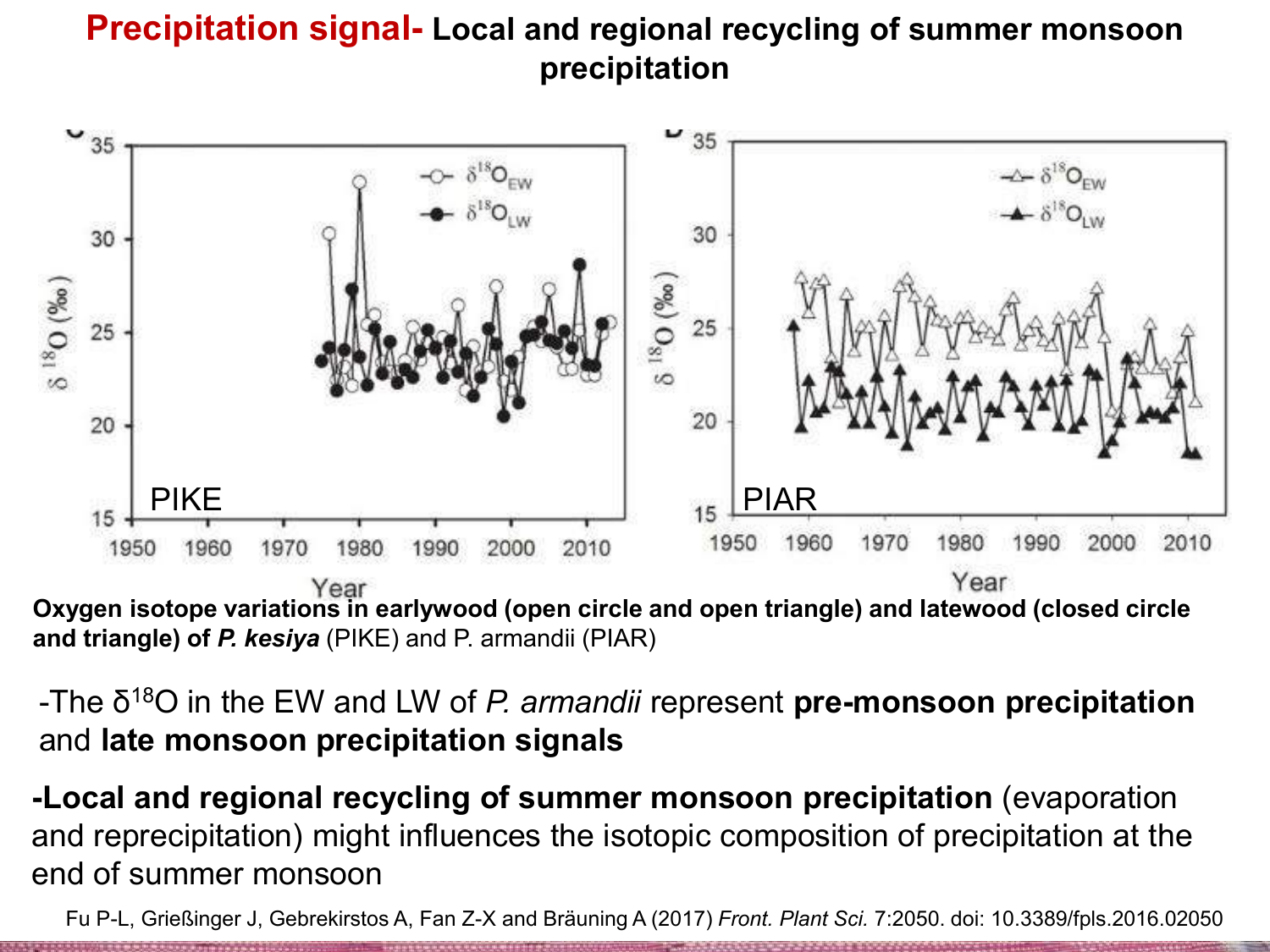#### **Reconstruction of hydro climate history**





Juniperus procera (Ethiopia)

Mokria, Gebrekirstos, Abyiu, VanNoordwijk, Bräuning (2017) **Multi-century tree-ring precipitation record reveals increasing frequency of extreme dry events in the upper Blue Nile River catchment** ( *GCB)*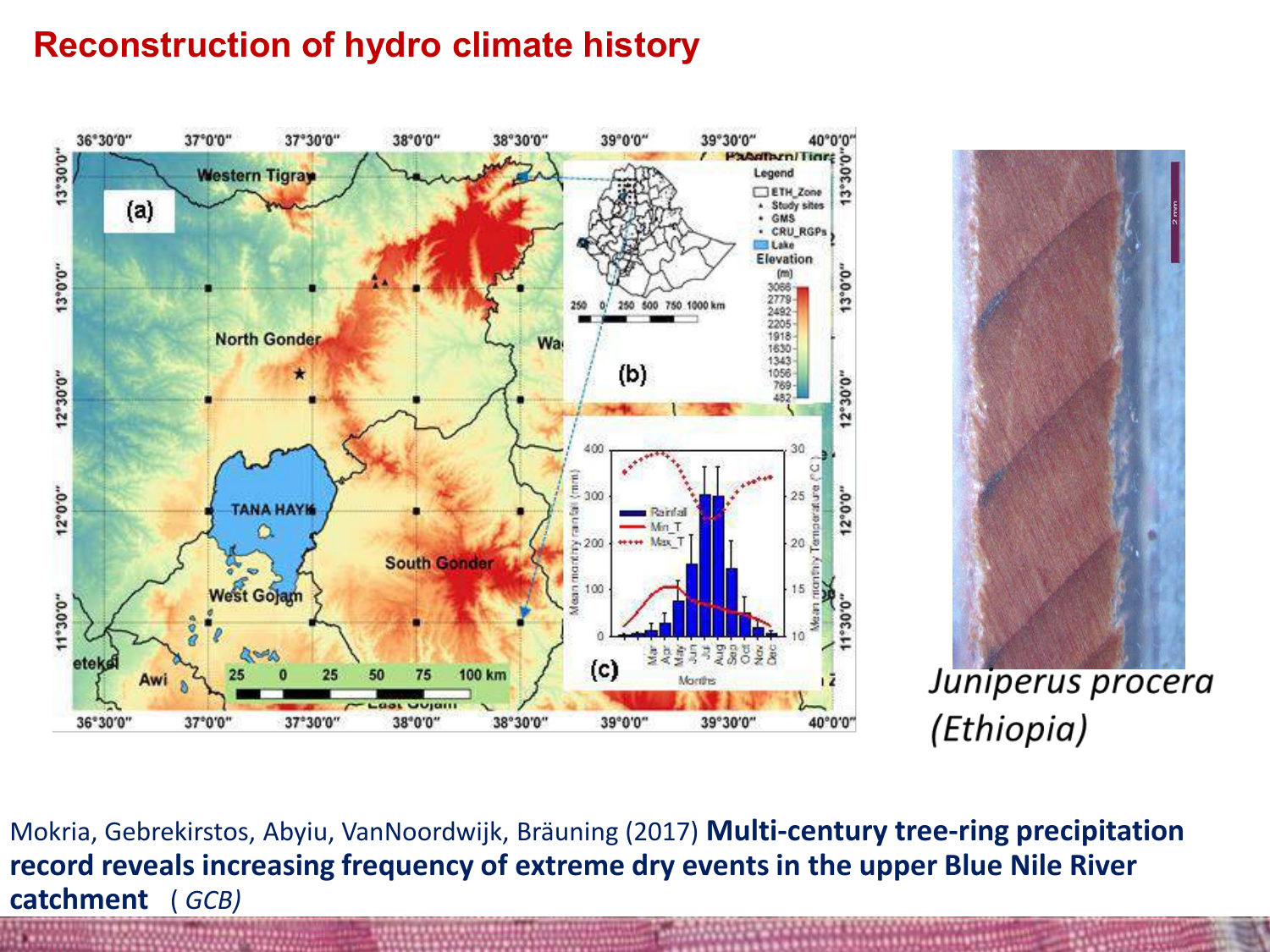#### **Tree ring width- hydroclimate information**



Study siteupper Blue Nile

-TANA chronology has captured climate signals which represent nearly the whole northern Ethiopian highlands and parts of the Sahel belt, with possible recycling of atmospheric moisture from evapotranspiration.

-Confirms the existence of largescale atmospheric teleconnections to dry/wet changes

Spatial correlations between TANA tree-ring chronology and wetseason (JJAs)rainfall (a) and mean maximum temperature (b).

Mokria, Gebrekirstos, Abyiu, VanNoordwijk, Bräuning (2017) ( *GCB)*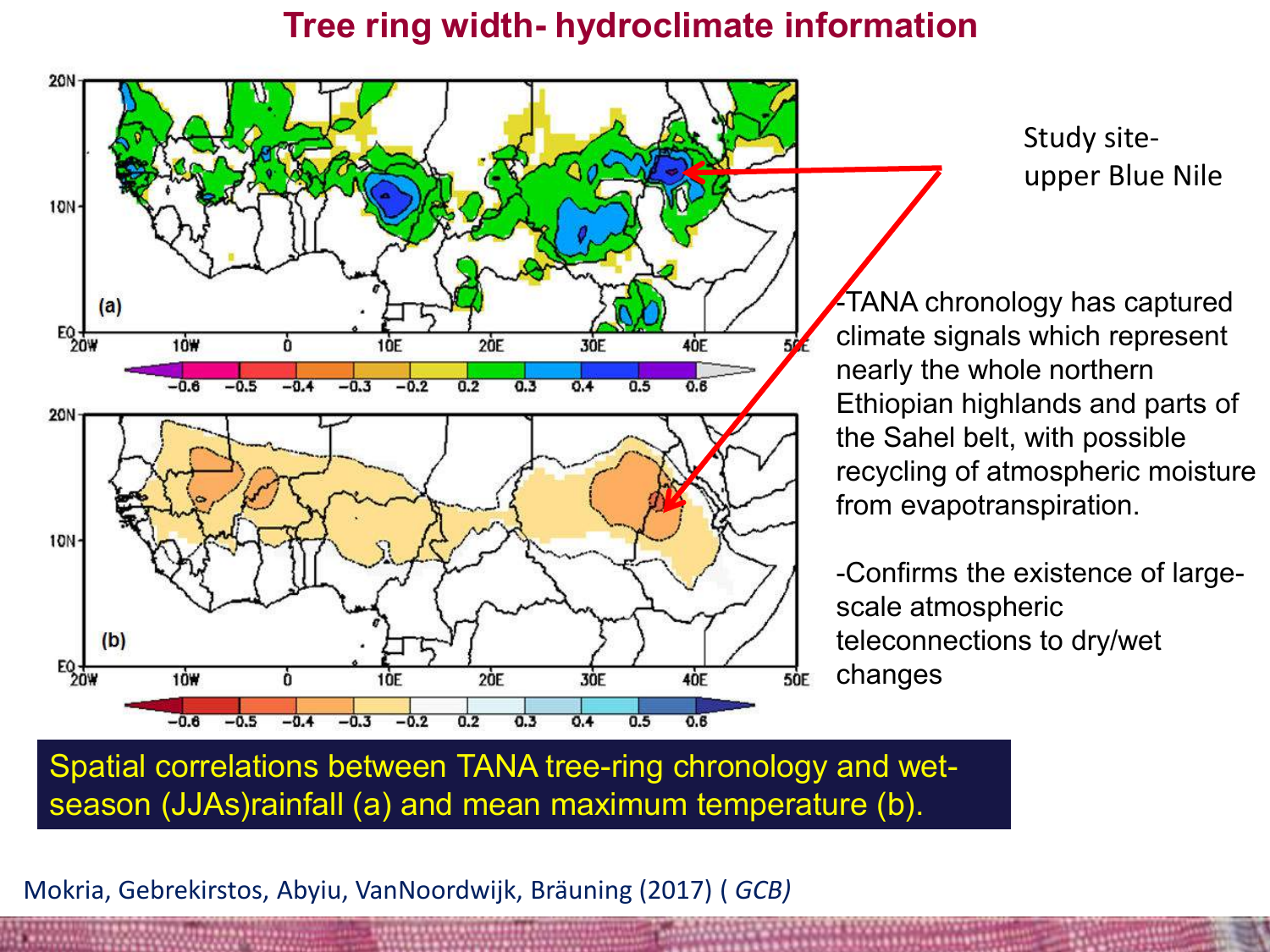Oxygen isotopes- as proxy for Amazon precipitation and ENSO variability



-signal correlates negatively with basin wide precipitation and Amazon river discharge -mixture of local precipitation intensity and Large scale influence - gradual rainout processes of  $\delta^{18}O$  (Rayleigh distillation) in air parcels during westward transport across the basin (depletion of heavy isotopes larger during wet years ) along the air parcel trajectory -recycling of rain water by vegetation- continuous recycling adds more water vapor to the airstream traveling westward (recycling may contribute to more than half of precipitation in the western part of the basin)

*Brienen et al. PNAS 2012*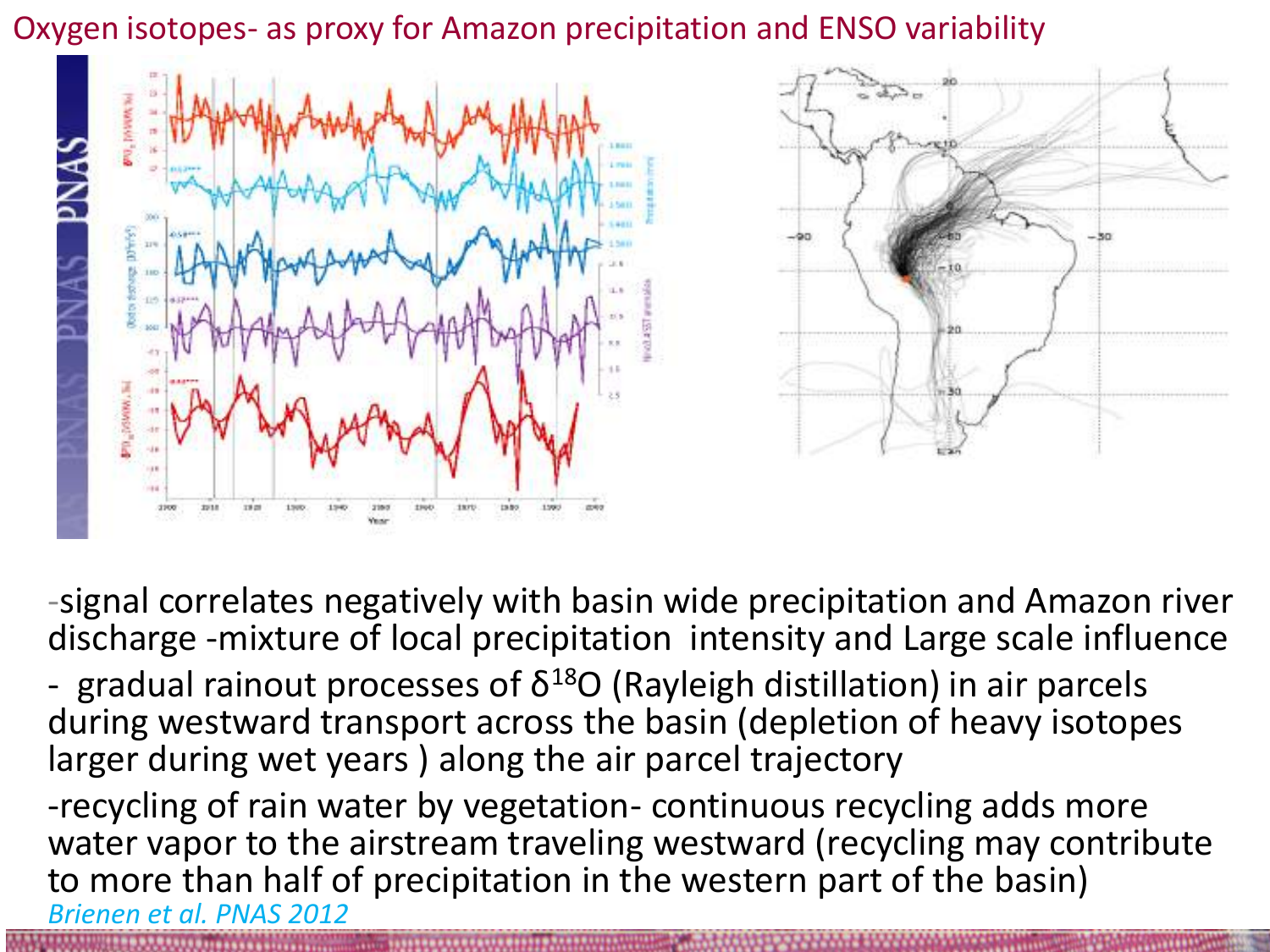#### **Stable Carbon isotopes- response to increasing CO<sup>2</sup> trends - intrinsic water-use efficiency**



• Plants can potentially maintain the ratio *c*<sup>i</sup> /*c*a by reducing stomatal conductance, in consequence reducing moisture loss per unit of carbon gained (increasing their water-use efficiency)

• How long will it continue? Potential thresholds to response over longer spatial and temporal scales?

Intrinsic water use efficiency (iWUE) for earlywood (iWUE<sub>FW</sub>, open circle) and latewood of plantation **pine** *P. kesiya* **(PIKE) (iWUELW, closed circle) (A) and Natural forest pine P. armandii (PIAR)** 

Fu P-L, Grießinger J, Gebrekirstos A, Fan Z-X and Bräuning A (2017) *Front. Plant Sci.* 7:2050. doi: 10.3389/fpls.2016.02050